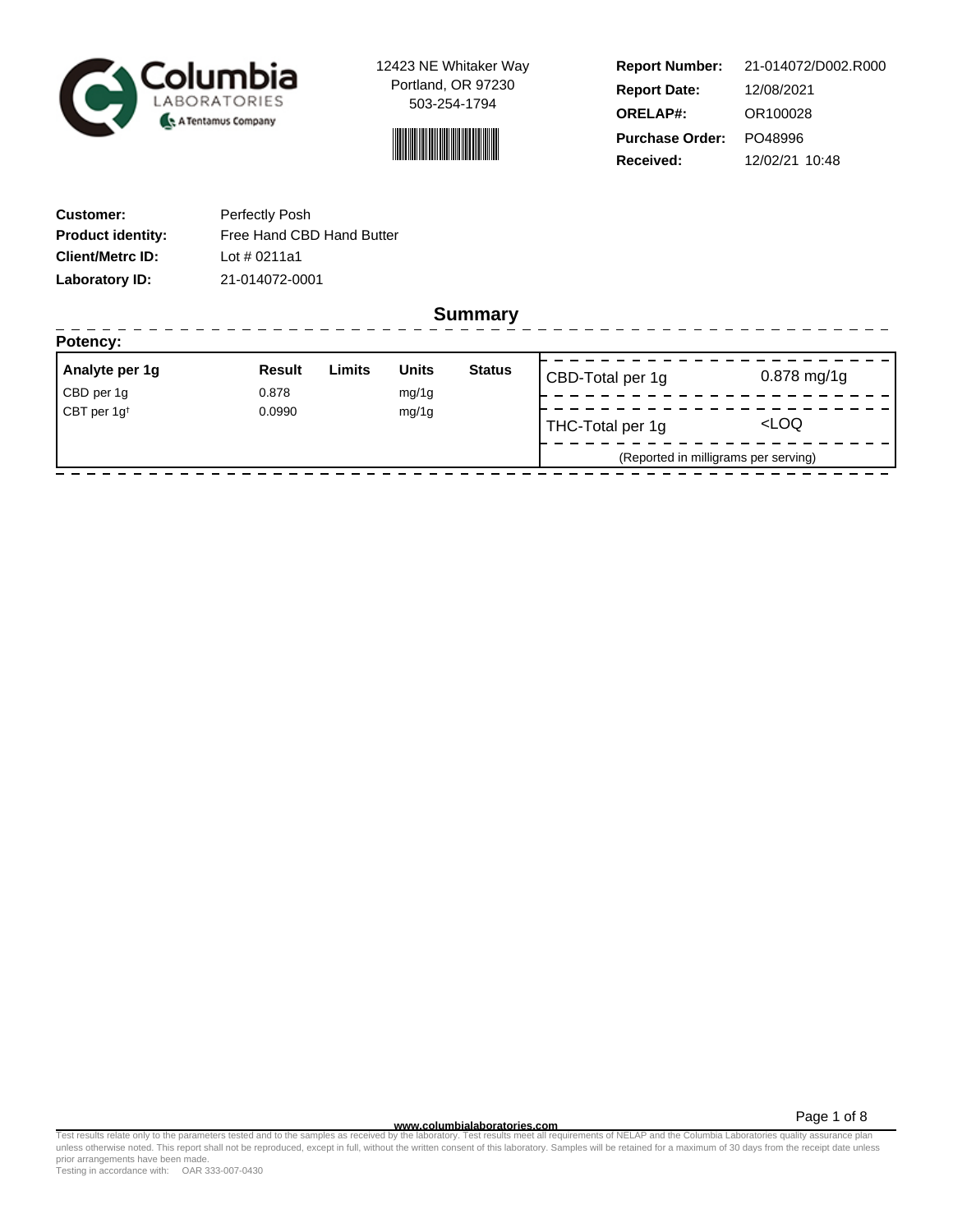

**Customer:** Perfectly Posh

12423 NE Whitaker Way Portland, OR 97230 503-254-1794



| <b>Report Number:</b>  | 21-014072/D002.R000 |  |  |  |
|------------------------|---------------------|--|--|--|
| <b>Report Date:</b>    | 12/08/2021          |  |  |  |
| <b>ORELAP#:</b>        | OR100028            |  |  |  |
| <b>Purchase Order:</b> | PO48996             |  |  |  |
| <b>Received:</b>       | 12/02/21 10:48      |  |  |  |

Page 2 of 8

| <b>Product identity:</b>    | Free Hand CBD Hand Butter |
|-----------------------------|---------------------------|
| <b>Client/Metrc ID:</b>     | Lot # 0211a1              |
| <b>Sample Date:</b>         |                           |
| Laboratory ID:              | 21-014072-0001            |
| <b>Evidence of Cooling:</b> | No                        |
| Temp:                       | 18.5 $\degree$ C          |

**Relinquished by:** UPS Serving Size #1: 1 g

## **Sample Results**

| Potency per 1g                      |               |        | Method J AOAC 2015 V98-6 (mod) Units mg/se Batch: 2110944 |            | Analyze: 12/8/21 1:23:00 AM |
|-------------------------------------|---------------|--------|-----------------------------------------------------------|------------|-----------------------------|
| Analyte                             | <b>Result</b> | Limits | <b>Units</b>                                              | <b>LOQ</b> | <b>Notes</b>                |
| CBC per 1g <sup>t</sup>             | $<$ LOQ       |        | mg/1g                                                     | 0.0319     |                             |
| CBC-A per 1g <sup>t</sup>           | $<$ LOQ       |        | mg/1g                                                     | 0.0319     |                             |
| CBC-Total per 1g <sup>t</sup>       | $<$ LOQ       |        | mg/1g                                                     | 0.0600     |                             |
| CBD per 1g                          | 0.878         |        | mg/1g                                                     | 0.0319     |                             |
| CBD-A per 1g                        | $<$ LOQ       |        | mg/1g                                                     | 0.0319     |                             |
| CBD-Total per 1g                    | 0.878         |        | mg/1g                                                     | 0.0600     |                             |
| CBDV per 1g <sup>t</sup>            | $<$ LOQ       |        | mg/1g                                                     | 0.0319     |                             |
| CBDV-A per 1g <sup>t</sup>          | $<$ LOQ       |        | mg/1g                                                     | 0.0319     |                             |
| CBDV-Total per 1g <sup>t</sup>      | $<$ LOQ       |        | mg/1g                                                     | 0.0596     |                             |
| CBE per 1g <sup>t</sup>             | $<$ LOQ       |        | mg/1g                                                     | 0.0319     |                             |
| CBG per 1g <sup>t</sup>             | $<$ LOQ       |        | mg/1g                                                     | 0.0319     |                             |
| CBG-A per 1g <sup>t</sup>           | $<$ LOQ       |        | mg/1g                                                     | 0.0319     |                             |
| CBG-Total per 1g <sup>t</sup>       | $<$ LOQ       |        | mg/1g                                                     | 0.0596     |                             |
| CBL per 1g <sup>t</sup>             | $<$ LOQ       |        | mg/1g                                                     | 0.0319     |                             |
| CBL-A per 1g <sup>t</sup>           | $<$ LOQ       |        | mg/1g                                                     | 0.0319     |                             |
| CBL-Total per 1g <sup>t</sup>       | $<$ LOQ       |        | mg/1g                                                     | 0.0600     |                             |
| CBN per 1g                          | $<$ LOQ       |        | mg/1g                                                     | 0.0319     |                             |
| CBT per 1g <sup>t</sup>             | 0.0990        |        | mg/1g                                                     | 0.0319     |                             |
| $\Delta$ 8-THCV per 1g <sup>t</sup> | $<$ LOQ       |        | mg/1g                                                     | 0.0319     |                             |
| $\Delta$ 8-THC per 1g <sup>+</sup>  | $<$ LOQ       |        | mg/1g                                                     | 0.0319     |                             |
| $\Delta$ 9-THC per 1g               | $<$ LOQ       |        | mg/1g                                                     | 0.0319     |                             |
| exo-THC per 1g <sup>t</sup>         | $<$ LOQ       |        | mg/1g                                                     | 0.0319     |                             |
| THC-A per 1g                        | $<$ LOQ       |        | mg/1g                                                     | 0.0319     |                             |
| THC-Total per 1g                    | $<$ LOQ       |        | mg/1g                                                     | 0.0600     |                             |
| THCV per 1g <sup>t</sup>            | $<$ LOQ       |        | mg/1g                                                     | 0.0319     |                             |
| THCV-A per 1g <sup>t</sup>          | $<$ LOQ       |        | mg/1g                                                     | 0.0319     |                             |
| THCV-Total per 1g <sup>+</sup>      | $<$ LOQ       |        | mg/1g                                                     | 0.0600     |                             |
| Total Cannabinoids per 1g           | 0.977         |        | mg/1g                                                     |            |                             |

**www.columbialaboratories.com** Test results relate only to the parameters tested and to the samples as received by the laboratory. Test results meet all requirements of NELAP and the Columbia Laboratories quality assurance plan<br>unless otherwise noted. T

Testing in accordance with: OAR 333-007-0430